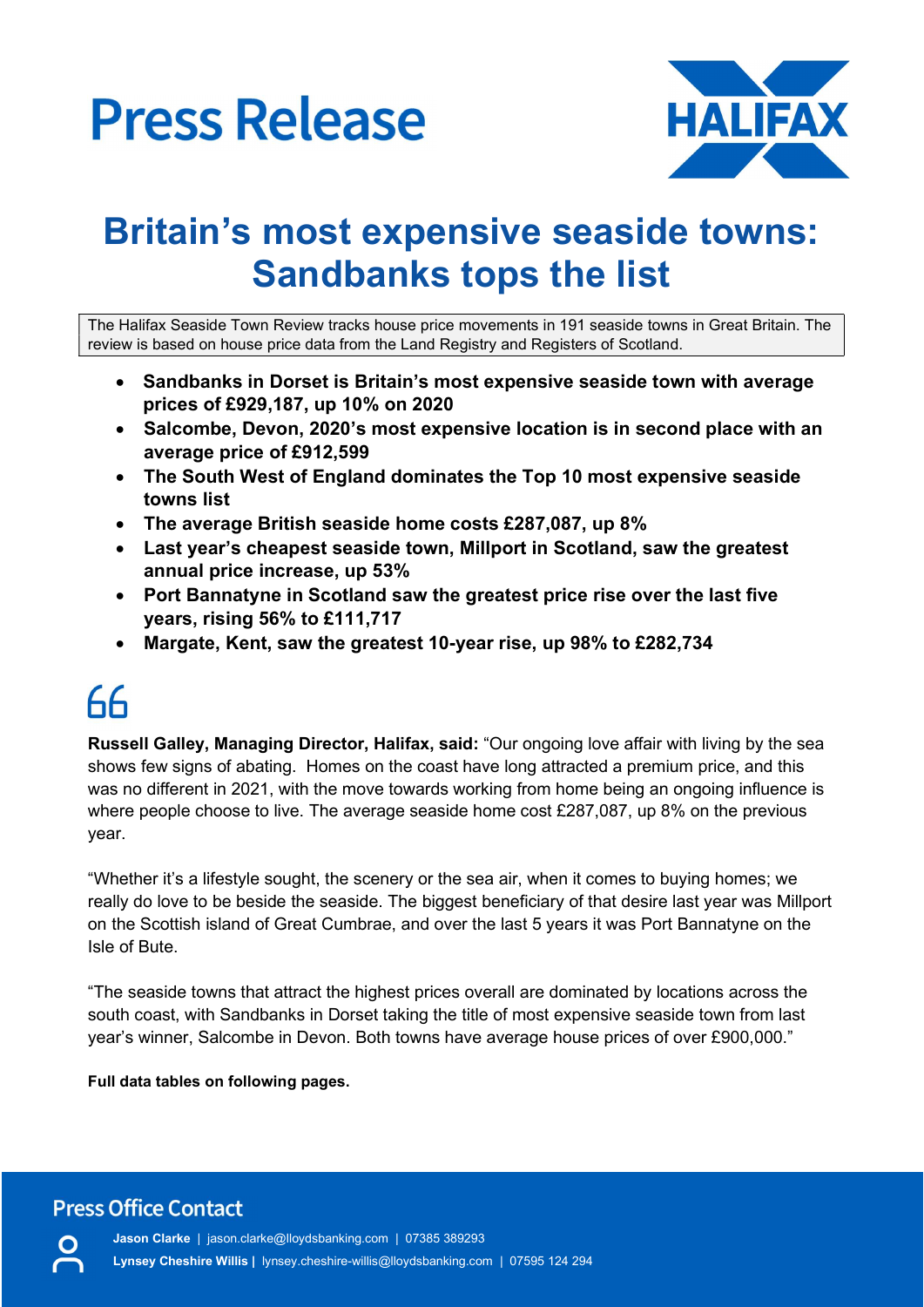



### Table 1: Most Expensive Seaside Towns

| <b>Seaside Town</b> | <b>Region</b> | <b>Average House</b><br>Price 2021 (£) |  |
|---------------------|---------------|----------------------------------------|--|
| Sandbanks           | South West    | 929,187                                |  |
| Salcombe            | South West    | 912,599                                |  |
| Padstow             | South West    | 588,090                                |  |
| Lymington           | South West    | 565,790                                |  |
| Aldeburgh           | East Anglia   | 515,444                                |  |
| Fowey               | South West    | 491.042                                |  |
| Dartmouth           | South West    | 485,760                                |  |
| Lyme Regis          | South West    | 473,861                                |  |
| East Wittering      | South East    | 472,364                                |  |
| Kingsbridge         | South West    | 464,858                                |  |

Source: Land Registry House Price Data 12 months to Dec

### Table 2: Least Expensive Seaside Towns

| <b>Seaside Town</b> | <b>Region</b> | <b>Average House</b><br>Price 2021 (£) |
|---------------------|---------------|----------------------------------------|
| Campbeltown         | Scotland      | 91.201                                 |

## **Press Office Contact**

Jason Clarke | jason.clarke@lloydsbanking.com | 07385 389293 Lynsey Cheshire Willis | lynsey.cheshire-willis@lloydsbanking.com | 07595 124 294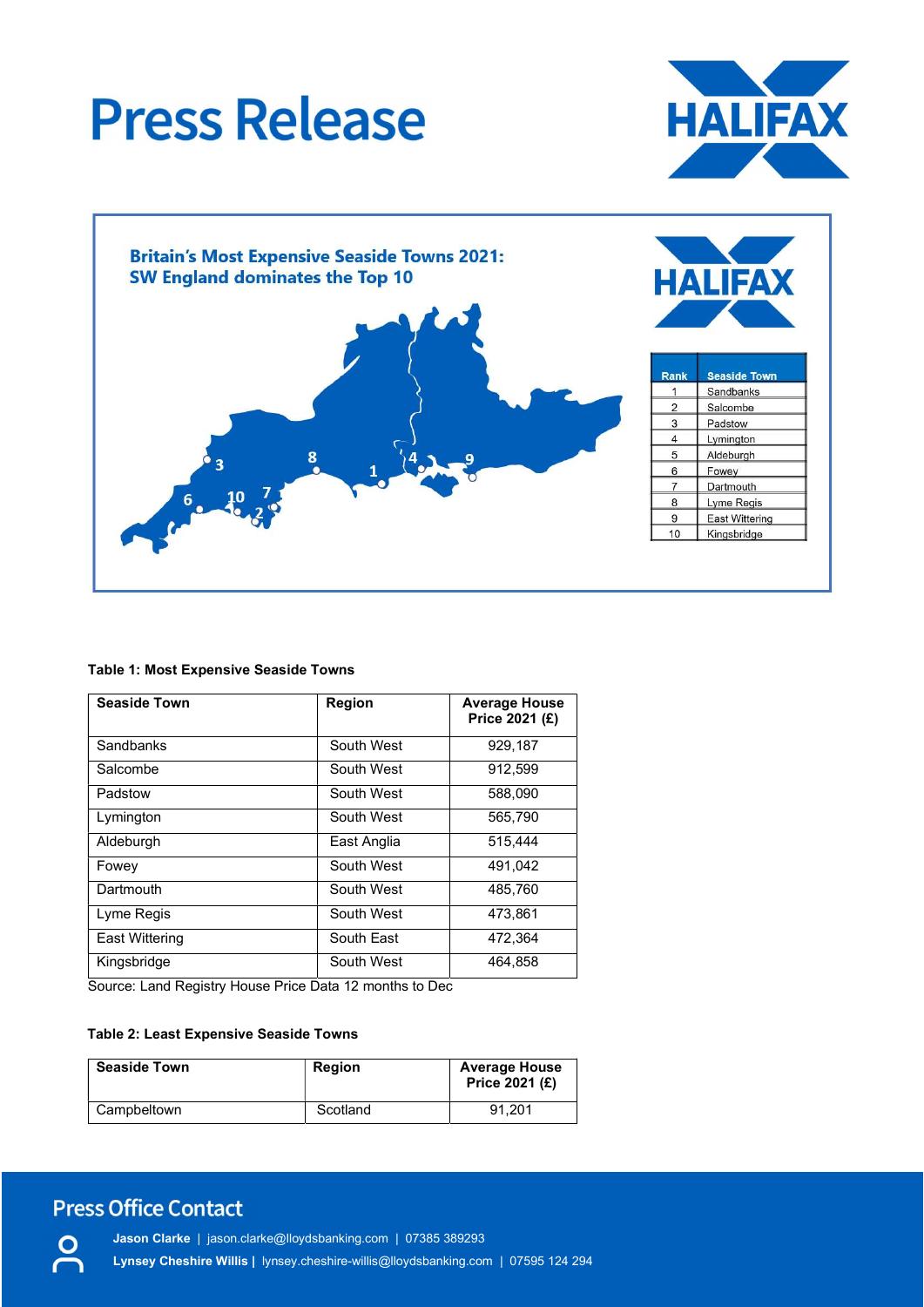

| Girvan               | Scotland     | 101,676 |
|----------------------|--------------|---------|
| Greenock             | Scotland     | 103,496 |
| Ardrossan            | Scotland     | 104.990 |
| Saltcoats            | Scotland     | 105.505 |
| Wick                 | Scotland     | 105,686 |
| Newbiggin by the Sea | <b>North</b> | 108.957 |
| Port Bannatyne       | Scotland     | 111,717 |
| Irvine               | Scotland     | 111,742 |
| Millport             | Scotland     | 113,292 |

Source: Land Registry House Price Data 12 months to Dec, Scotland Full year ROS for 2021

#### Table 3: Seaside Towns - 20 biggest house price increases 2020- 2021

| <b>Seaside Town</b>     | Region               | <b>Average House Price</b><br>2020 (£) | <b>Average House</b><br>Price 2021 (£) | 1 Yr %<br>change |
|-------------------------|----------------------|----------------------------------------|----------------------------------------|------------------|
| Millport                | Scotland             | 74,148                                 | 113,292                                | 53%              |
| The Lizard              | South West           | 347,119                                | 442,573                                | 27%              |
| Perranporth             | South West           | 336,139                                | 412,651                                | 23%              |
| Cardigan                | Wales                | 222,474                                | 270,556                                | 22%              |
| Fishguard               | Wales                | 182,405                                | 219,249                                | 20%              |
| Porthcawl               | Wales                | 256,237                                | 306,932                                | 20%              |
| Rothesay                | Scotland             | 97,753                                 | 117,041                                | 20%              |
| Chapel St Leonards      | <b>East Midlands</b> | 179,071                                | 213,394                                | 19%              |
| Porthleven              | South West           | 265,039                                | 313,147                                | 18%              |
| Anstruther              | Scotland             | 215,659                                | 250,745                                | 16%              |
| Prestatyn               | Wales                | 169,082                                | 196,393                                | 16%              |
| Seaham                  | <b>North</b>         | 128,162                                | 148,768                                | 16%              |
| Kinghorn                | Scotland             | 166,308                                | 192,327                                | 16%              |
| Rhyl                    | Wales                | 155,430                                | 179,185                                | 15%              |
| Skegness                | East Midlands        | 172,356                                | 198,613                                | 15%              |
| Hythe                   | South East           | 360,360                                | 414,880                                | 15%              |
| Paignton                | South West           | 229,285                                | 263,797                                | 15%              |
| Hastings                | South East           | 288,645                                | 332,061                                | 15%              |
| Mablethorpe             | East Midlands        | 168,942                                | 194,112                                | 15%              |
| Sutton on Sea           | East Midlands        | 168,942                                | 194,112                                | 15%              |
| All Seaside Towns in GB |                      | 265,005                                | 287,087                                | 8%               |

aScotland Full year ROS for 2020 and 2021

<sup>b</sup>England & Wales LR House Price Data 12mnths to Jan 2020 & 2021

### **Press Office Contact**

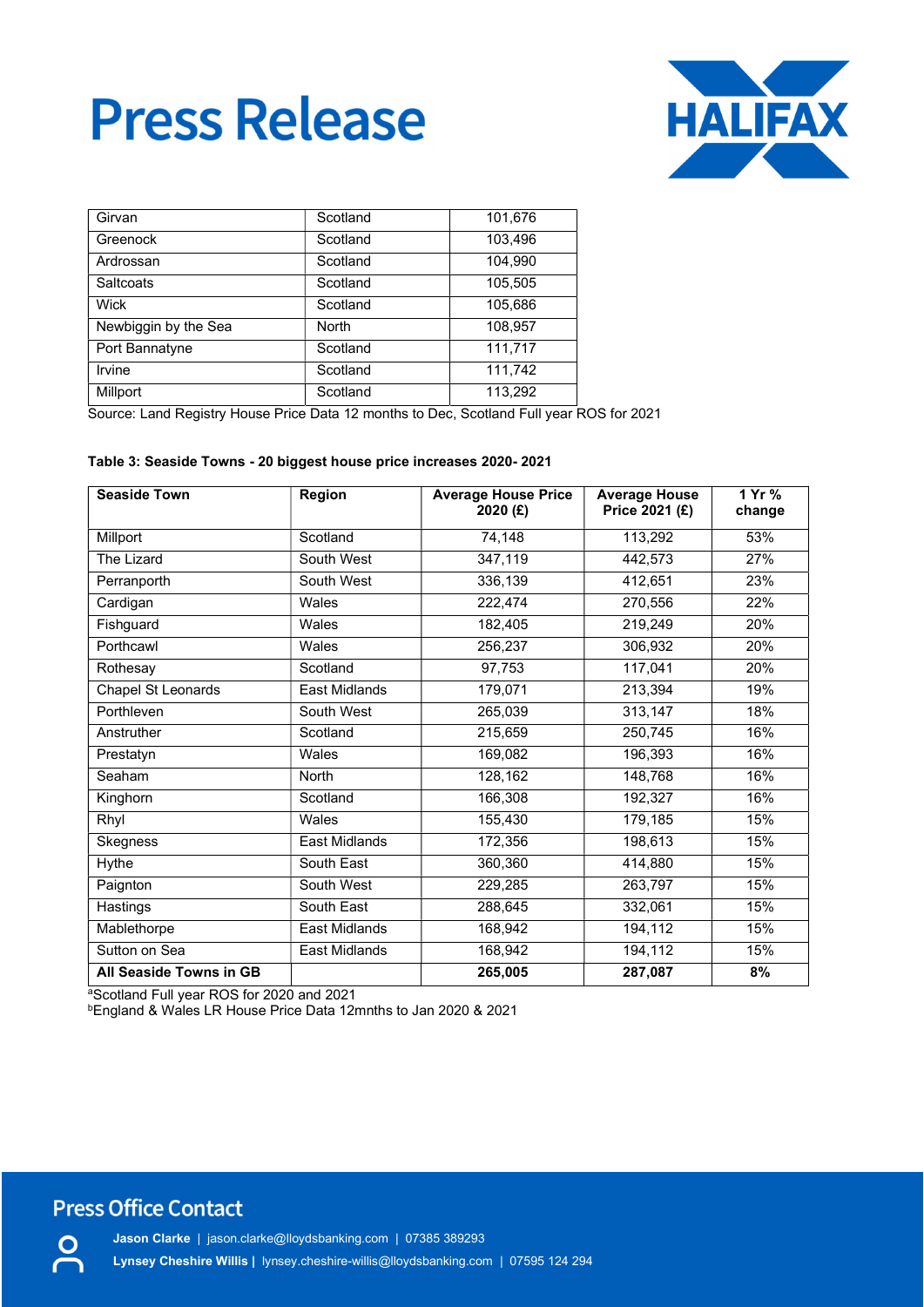

#### Table 4: Seaside Towns - 20 biggest house price increases 2016- 2021

| <b>Seaside Town</b>         | Region               | Average<br><b>House Price</b><br>2016 (£) | Average<br><b>House Price</b><br>2021 (£) | 5 Yr %<br>change | 5 Yr £<br>change |
|-----------------------------|----------------------|-------------------------------------------|-------------------------------------------|------------------|------------------|
| Port Bannatyne              | Scotland             | 71.550                                    | 111,717                                   | 56%              | 40,167           |
| Kinghorn                    | Scotland             | 125,956                                   | 192,327                                   | 53%              | 66,371           |
| Fowey                       | South West           | 327,188                                   | 491,042                                   | 50%              | 163,854          |
| Salcombe                    | South West           | 609,106                                   | 912,599                                   | 50%              | 303,493          |
| Looe                        | South West           | 237,219                                   | 350,979                                   | 48%              | 113,760          |
| Cockenzie                   | Scotland             | 138,962                                   | 202,928                                   | 46%              | 63,965           |
| Newbiggin by the Sea        | North                | 74,922                                    | 108,957                                   | 45%              | 34,035           |
| <b>Chapel St Leonards</b>   | <b>East Midlands</b> | 147,222                                   | 213,394                                   | 45%              | 66,173           |
| Musselburgh                 | Scotland             | 158,023                                   | 227,425                                   | 44%              | 69,402           |
| Hastings                    | South East           | 234,135                                   | 332,061                                   | 42%              | 97,926           |
| Ramsgate                    | South East           | 204,367                                   | 288,330                                   | 41%              | 83,963           |
| Sheringham                  | East Anglia          | 245,860                                   | 346,692                                   | 41%              | 100,832          |
| Deal                        | South East           | 255,545                                   | 360,248                                   | 41%              | 104,703          |
| Margate                     | South East           | 201,474                                   | 282,734                                   | 40%              | 81,261           |
| Porthcawl                   | Wales                | 219,030                                   | 306,932                                   | 40%              | 87,901           |
| Eyemouth                    | Scotland             | 121.354                                   | 169,571                                   | 40%              | 48.217           |
| Whitby                      | Yorks & Humber       | 200,024                                   | 279,299                                   | 40%              | 79,275           |
| Oban                        | Scotland             | 131,208                                   | 182,839                                   | 39%              | 51,631           |
| Perranporth                 | South West           | 296,574                                   | 412,651                                   | 39%              | 116,077          |
| Cromer                      | East Anglia          | 226,099                                   | 313,063                                   | 38%              | 86,964           |
| <b>All GB Seaside Towns</b> |                      | 225,760                                   | 287,087                                   | 27%              | 61,327           |

<sup>a</sup>Scotland Full year ROS for 2016 and 2021

<sup>b</sup>England & Wales LR House Price Data 12mnths to Dec 2016 & 2021

### Table 5: Seaside Towns - 20 biggest house price increases 2011- 2021

| <b>Seaside Town</b> | Region      | <b>Average House</b><br>Price 2011 (£) | <b>Average House</b><br>Price 2021 (£) | 10 Yr %<br>change | 10 Yr £<br>change |
|---------------------|-------------|----------------------------------------|----------------------------------------|-------------------|-------------------|
| Margate             | South East  | 142.920                                | 282.734                                | 98%               | 139.814           |
| Ramsgate            | South East  | 150.517                                | 288,330                                | 92%               | 137,813           |
| Herne Bay           | South East  | 185.458                                | 349.119                                | 88%               | 163.662           |
| Deal                | South East  | 195.309                                | 360.248                                | 84%               | 164.939           |
| Salcombe            | South West  | 504.187                                | 912.599                                | 81%               | 408,412           |
| Whitstable          | South East  | 240.132                                | 433.648                                | 81%               | 93.516            |
| Hastings            | South East  | 184.162                                | 332.061                                | 80%               | 147.900           |
| The Lizard          | South West  | 245.919                                | 442.573                                | 80%               | 196.654           |
| Walcott             | East Anglia | 194.440                                | 349,577                                | 80%               | 155,136           |

### **Press Office Contact**